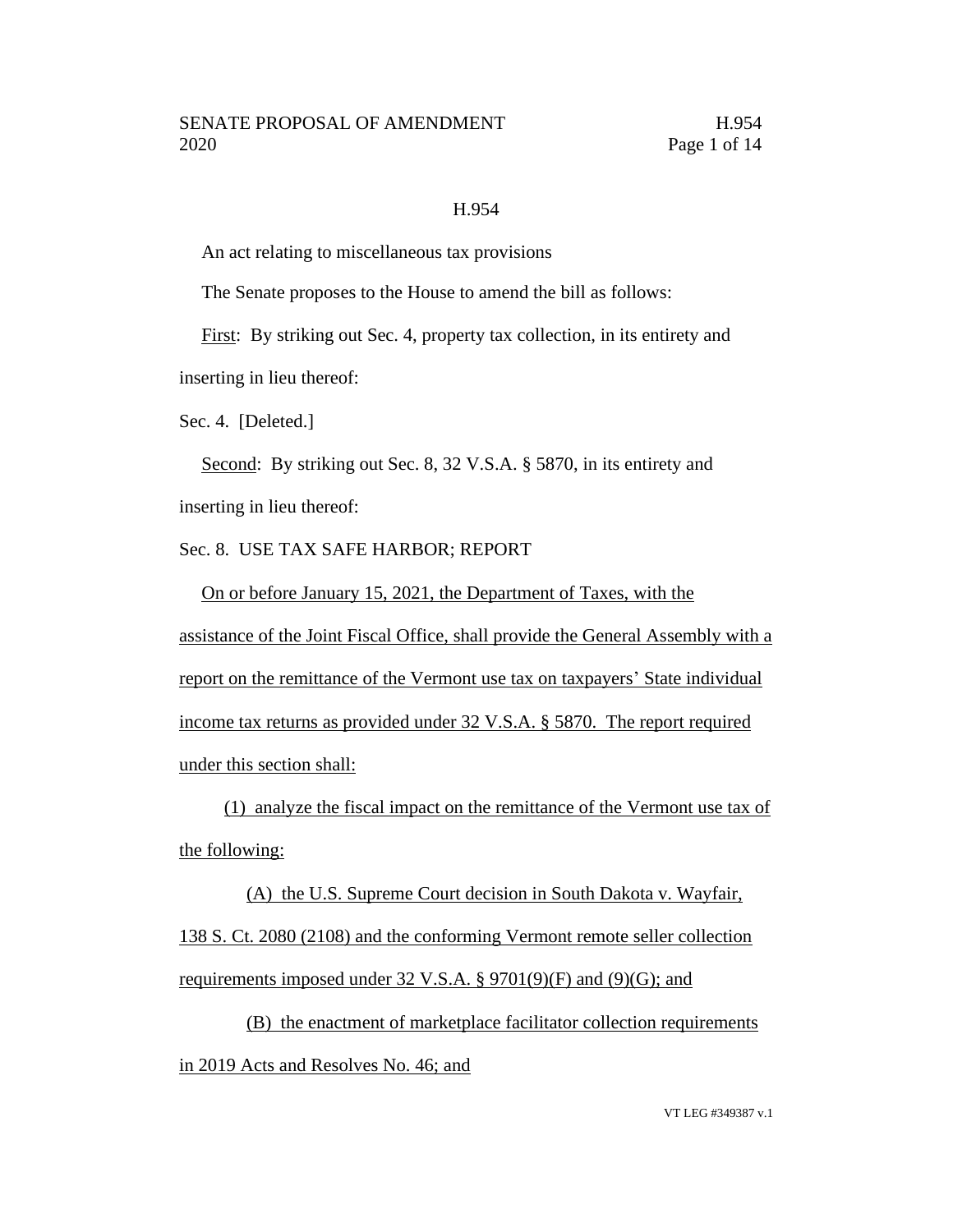(2) recommend options for amending the alternative reporting of use tax that a taxpayer may elect under 32 V.S.A. § 5870(a), including a reduction of the amount that is a percentage of a taxpayer's adjusted gross income, given the fiscal impact analysis required under subdivision (1) of this section.

Third: After Sec. 10, noncollecting vendor reporting, by adding a new Sec. 10a to read as follows:

Sec. 10a. 32 V.S.A. § 9741(54) is added to read:

(54) Sales of recyclable paper carryout bags to customers pursuant to 10 V.S.A. § 6693, provided that sales of recyclable paper carryout bags to stores and food service establishments as defined under 10 V.S.A. § 6691 shall not be exempt under this subdivision and shall not be considered sales for resale under 32 V.S.A. § 9701(5).

Fourth: By striking out Sec. 12, 32 V.S.A. § 9248, in its entirety and inserting in lieu thereof a new Sec. 12 to read as follows:

Sec. 12. 32 V.S.A. § 9248 is amended to read:

### § 9248. INFORMATIONAL REPORTING

The Department of Taxes shall may collect information on operators from persons providing an Internet platform for the short-term rental of property for occupancy in this State. The information collected shall include any information the Commissioner shall require, and the name, address, and terms of the rental transactions of persons acting as operators through the Internet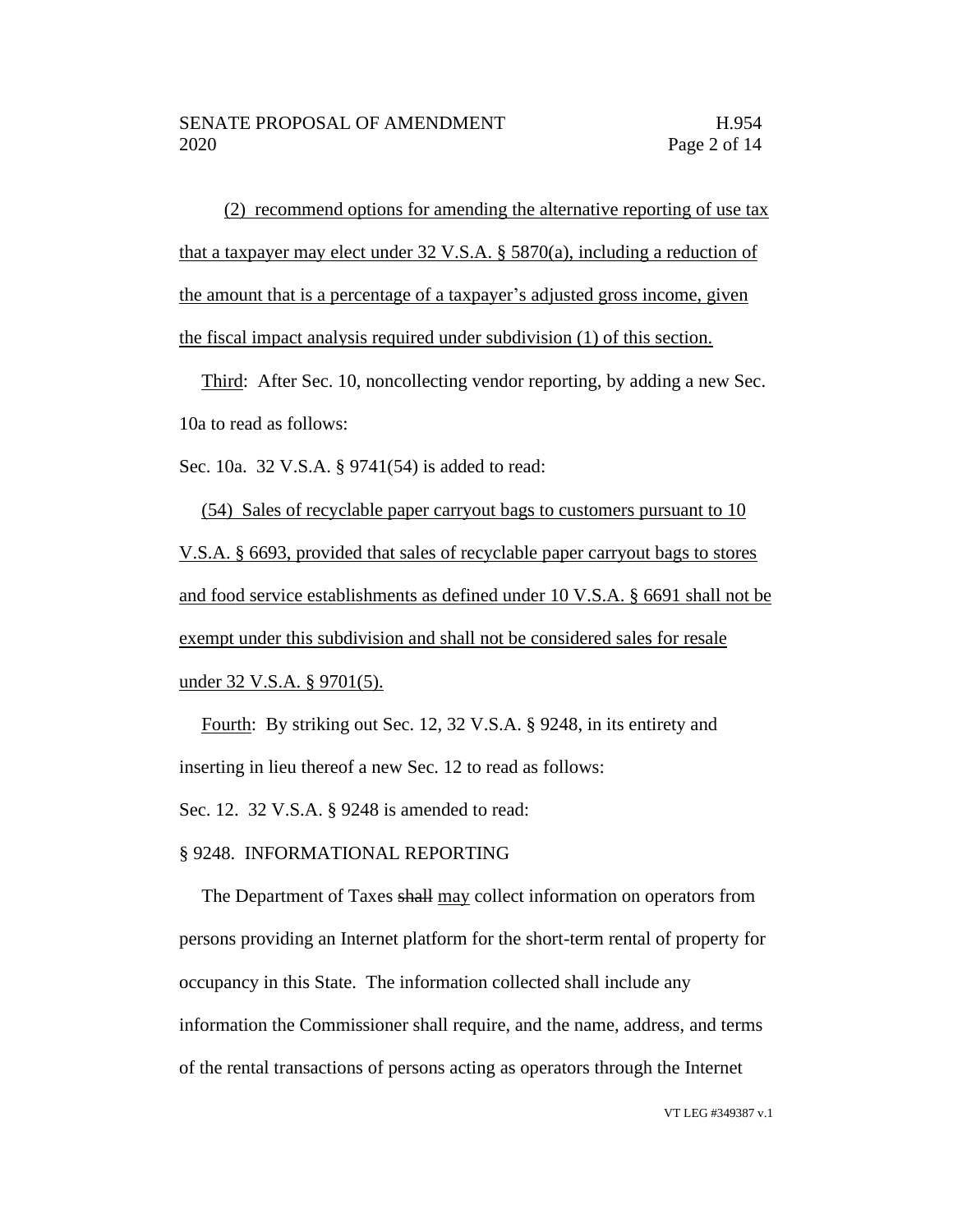platform. The failure to provide information as required under this section shall subject the person operating the Internet platform to a fine of \$5.00 for each instance of failure. The Commissioner is authorized to adopt rules and procedures to implement this section.

Fifth: By striking out Sec. 19, 32 V.S.A. § 5825a(b), in its entirety and inserting in lieu thereof the following:

Sec. 19. 32 V.S.A. § 5825a is amended to read:

### § 5825a. CREDIT FOR VERMONT HIGHER EDUCATION

### INVESTMENT PLAN CONTRIBUTIONS

(a) A taxpayer of this State, including each spouse filing a joint return, shall be eligible for a nonrefundable credit against the tax imposed under section 5822 of this title of 10 percent of the first \$2,500.00 per beneficiary, contributed by the taxpayer during the taxable year to a Vermont higher education investment plan Higher Education Investment Plan account under 16 V.S.A. chapter 87, subchapter 7, provided the account is provided directly by the Vermont Student Assistance Corporation to the participant.

(b) A taxpayer who has received a credit under subsection (a) of this section shall repay to the Commissioner 10 percent of any distribution from a higher education investment plan account, which distribution is not used exclusively for costs of attendance at an approved postsecondary education institution as defined in 16 V.S.A. § 2822(6), up to a maximum of the total

VT LEG #349387 v.1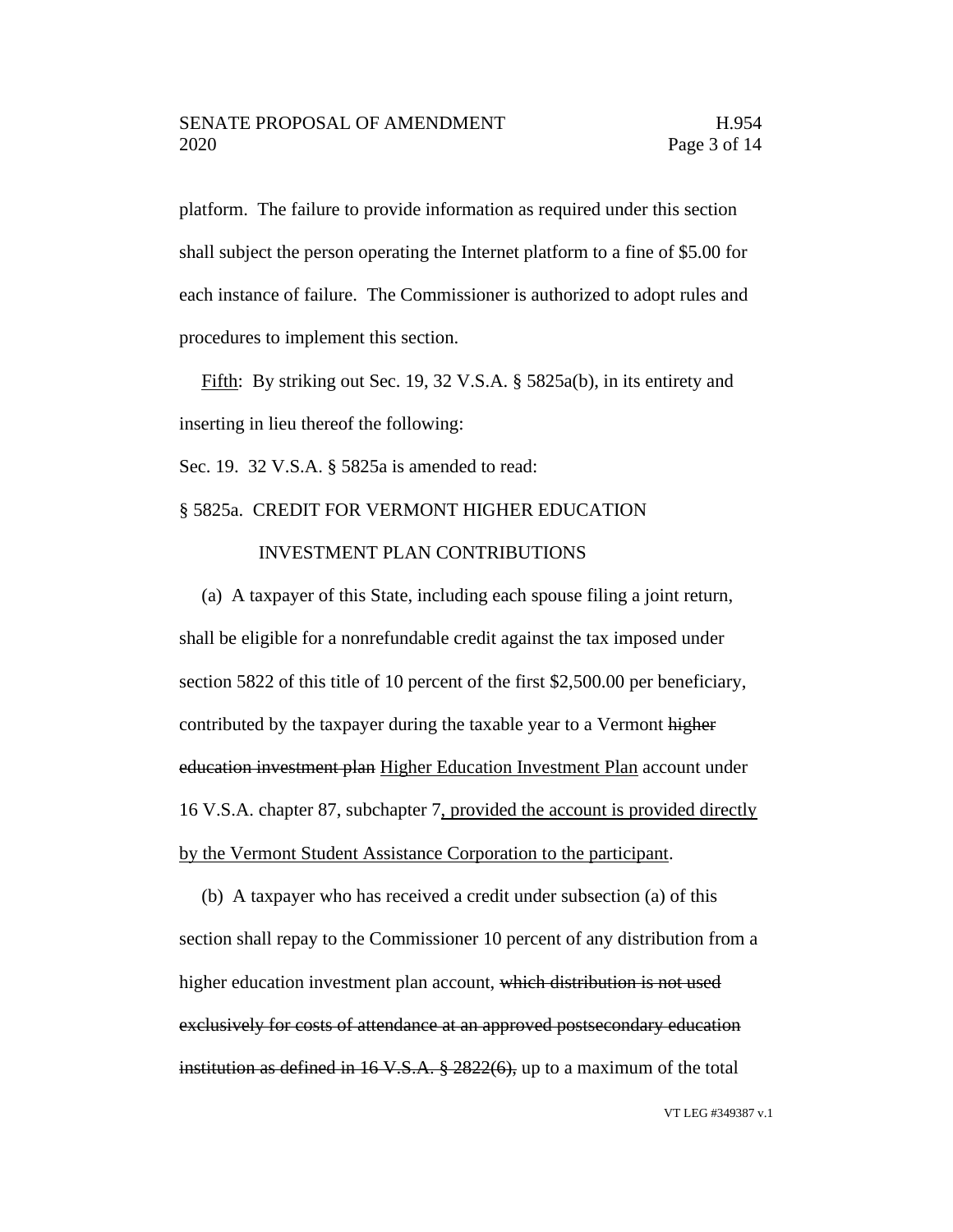credits received by the taxpayer under subsection (a) of this section minus any amount of repayment of such credits in prior tax years except when the distribution:

(1) is used exclusively for costs of attendance at an approved postsecondary education institution as defined in 16 V.S.A. § 2822(6);

(2) qualifies as an expense associated with a registered apprenticeship program pursuant to 26 U.S.C.  $\S$  529(c)(8); or

(3) is made after the death of the beneficiary or after the beneficiary becomes disabled pursuant to subdivisions  $(q)(2)(C)$  and  $(m)(7)$  of

26 U.S.C. § 72.

(c) Repayments under this subsection (b) of this section shall be subject to assessment, notice, penalty and interest, collection, and other administration in the same manner as an income tax under this chapter.

Sec. 19a. 16 V.S.A. chapter 87, subchapter 7 is amended to read:

\* \* \*

### § 2876. DEFINITIONS

As used in this subchapter, except where the context clearly requires another interpretation:

(1) "Beneficiary" means any individual designated by a participation agreement to benefit from payments for qualified postsecondary education costs at an institution of postsecondary education.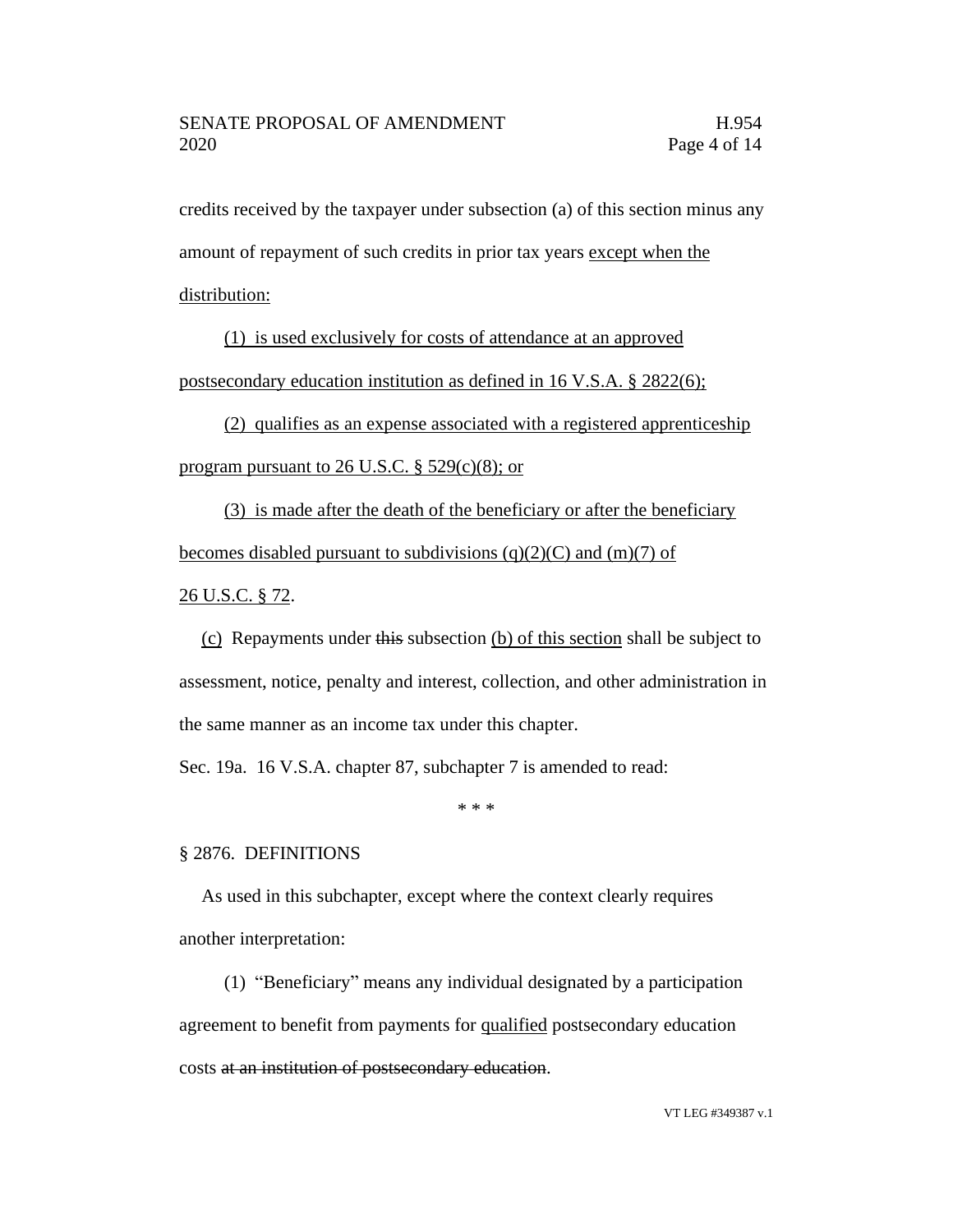(2) "Benefits" means the payment of qualified postsecondary education costs on behalf of a beneficiary by the Corporation's Investment Plan during the beneficiary's attendance at an institution of postsecondary education from a participant's investment plan account.

(3) "Corporation" means Vermont Student Assistance Corporation.

(4) "Internal Revenue Code" means the federal Internal Revenue Code of 1986, as amended, together with the regulations promulgated thereunder pursuant to that Code.

(5) "Qualified postsecondary education costs" means the qualified costs of tuition and fees and other expenses for attendance at an approved postsecondary education institution costs of tuition and fees for attendance at an approved postsecondary education institution, and other qualified higher education expenses as provided under 26 U.S.C. § 529.

(6) "Approved postsecondary education institution" means a postsecondary education institution as defined in section 2822 of this title.

(7) "Vermont Higher Education Investment Plan" or "Investment Plan" means the program one or more plans created pursuant to this subchapter.

(8) "Participant" means a person who has entered into a participation agreement pursuant to this subchapter intended for the advance payment of qualified postsecondary education costs on behalf of a beneficiary.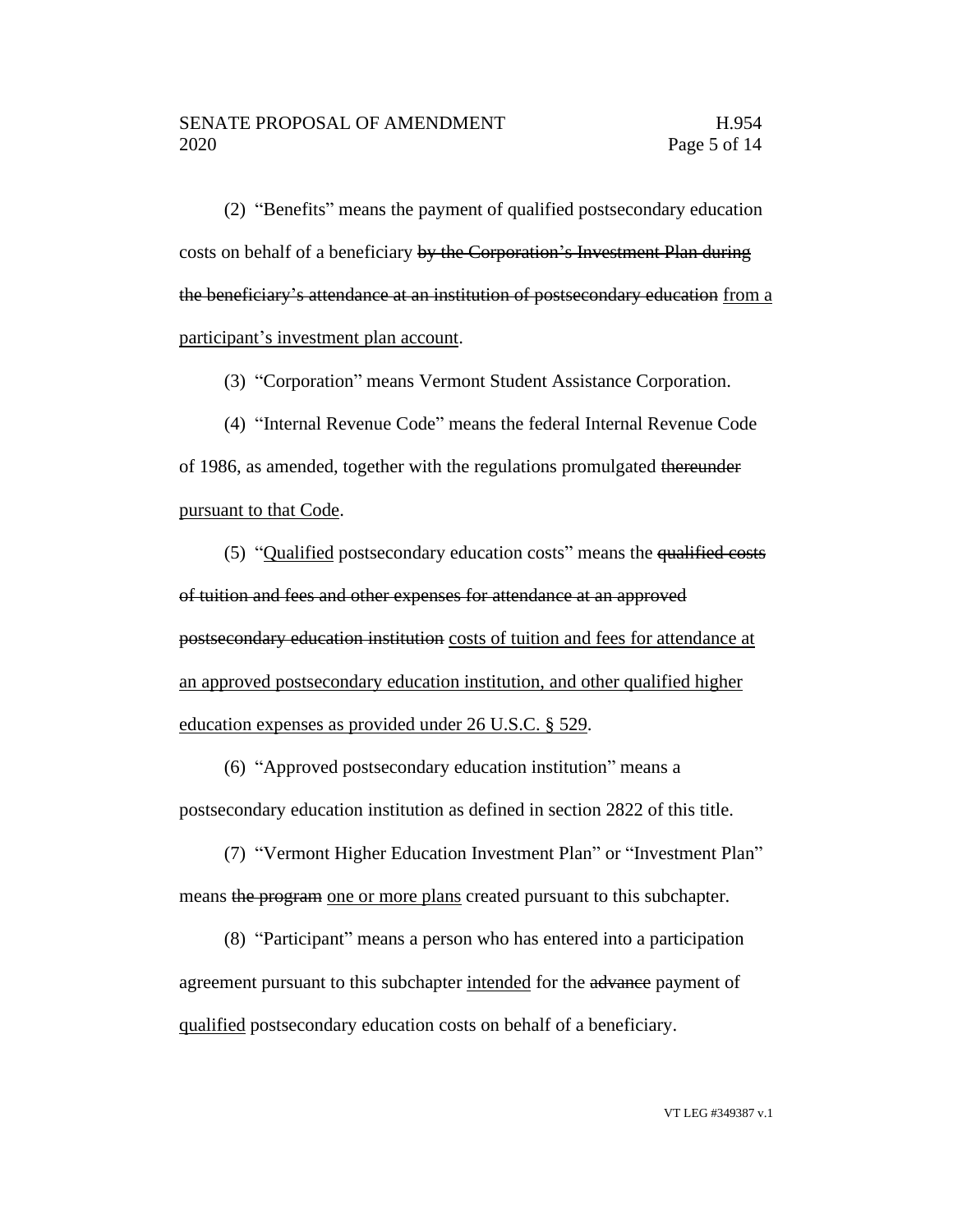(9) "Participation agreement" means an agreement between a participant and the Corporation, pursuant to and conforming with the requirements of this subchapter.

## § 2877. VERMONT HIGHER EDUCATION INVESTMENT PLAN

### CREATED

(a) There is created a program of the State to be known as the Vermont Higher Education Investment Plan and a trust for that purpose to be administered by the Vermont Student Assistance Corporation as an instrumentality of the State. The program may consist of one or more different investment plans, including one or more plans that may be offered to a participant only with the assistance of a qualified financial advisor.

(b) In order to establish and administer the Investment Plan, the Corporation, in addition to its other powers and authority, shall have the power and authority to:

\* \* \*

(2) Enter into agreements with any institution of approved postsecondary education institution, the State, or any federal or other agency or entity as required for the operation of the an Investment Plan pursuant to this subchapter.

(3) Accept any grants, gifts, legislative appropriations, and other moneys monies from the State,; any unit of federal, State, or local government;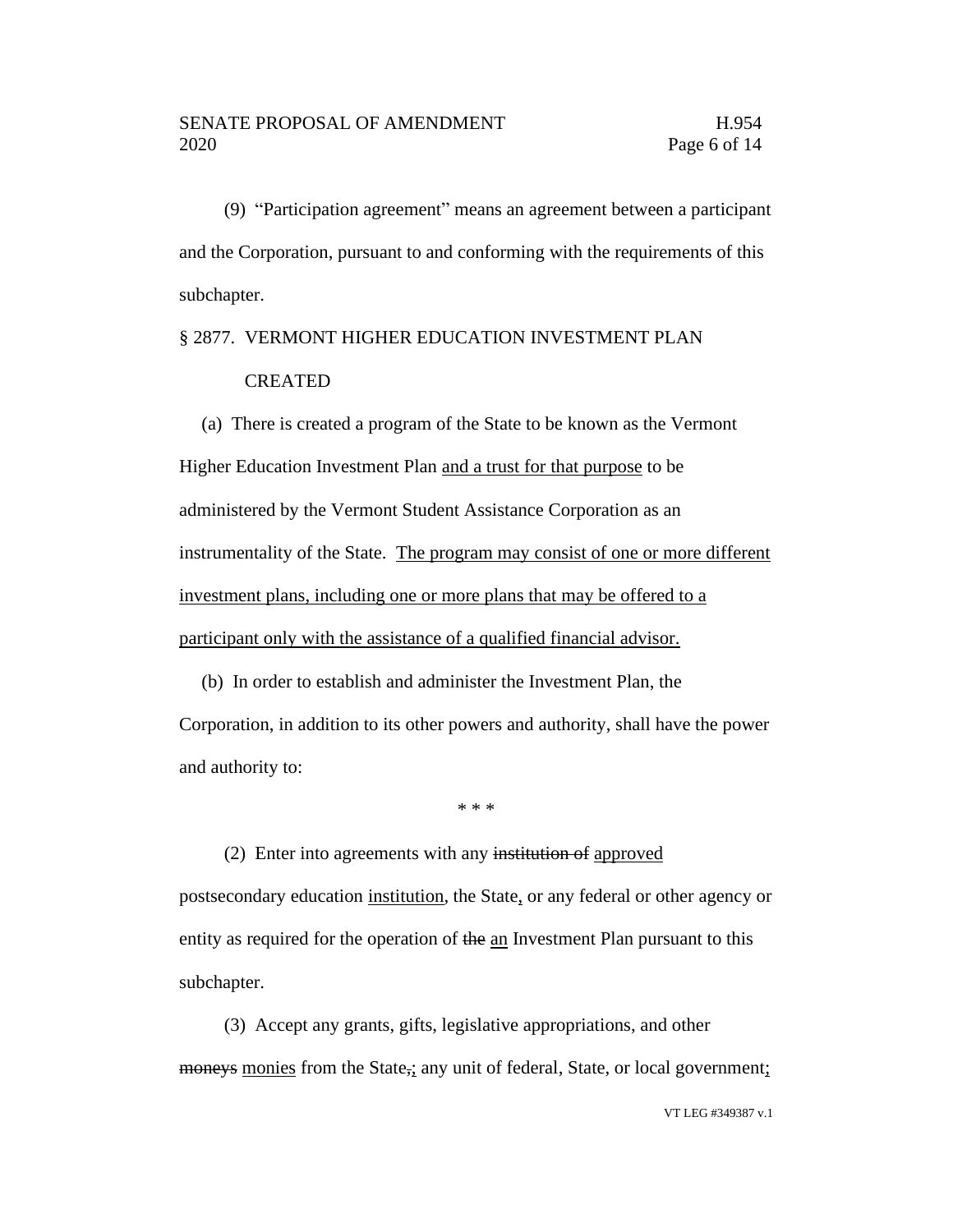or any other person, firm, partnership, or corporation for deposit contribution to the account of the Investment Plan, or for the operation or other related purposes of the Corporation.

(4) Invest the funds received from participants in appropriate investment vehicles approved and held in trust for participants by the Corporation as selected by the participants, including education loans made by the Corporation.

(5) Enter into participation agreements with participants.

(6) Develop and use two or more types of participation agreements to provide a range of investment structures options for participants.

(7) Make payments to institutions of postsecondary education on behalf of beneficiaries as directed by the participants pursuant to participation agreements.

(8) Make refunds to participants upon the termination of participation agreements pursuant to the provisions, limitations, and restrictions set forth in this subchapter and the rules and regulations, policies, and procedures adopted by the Corporation.

(9) Make provision for the payment of costs of administration and operation of the an Investment Plan subject to the limitations on charges on participation agreements established in subdivision 2878(5) of this title.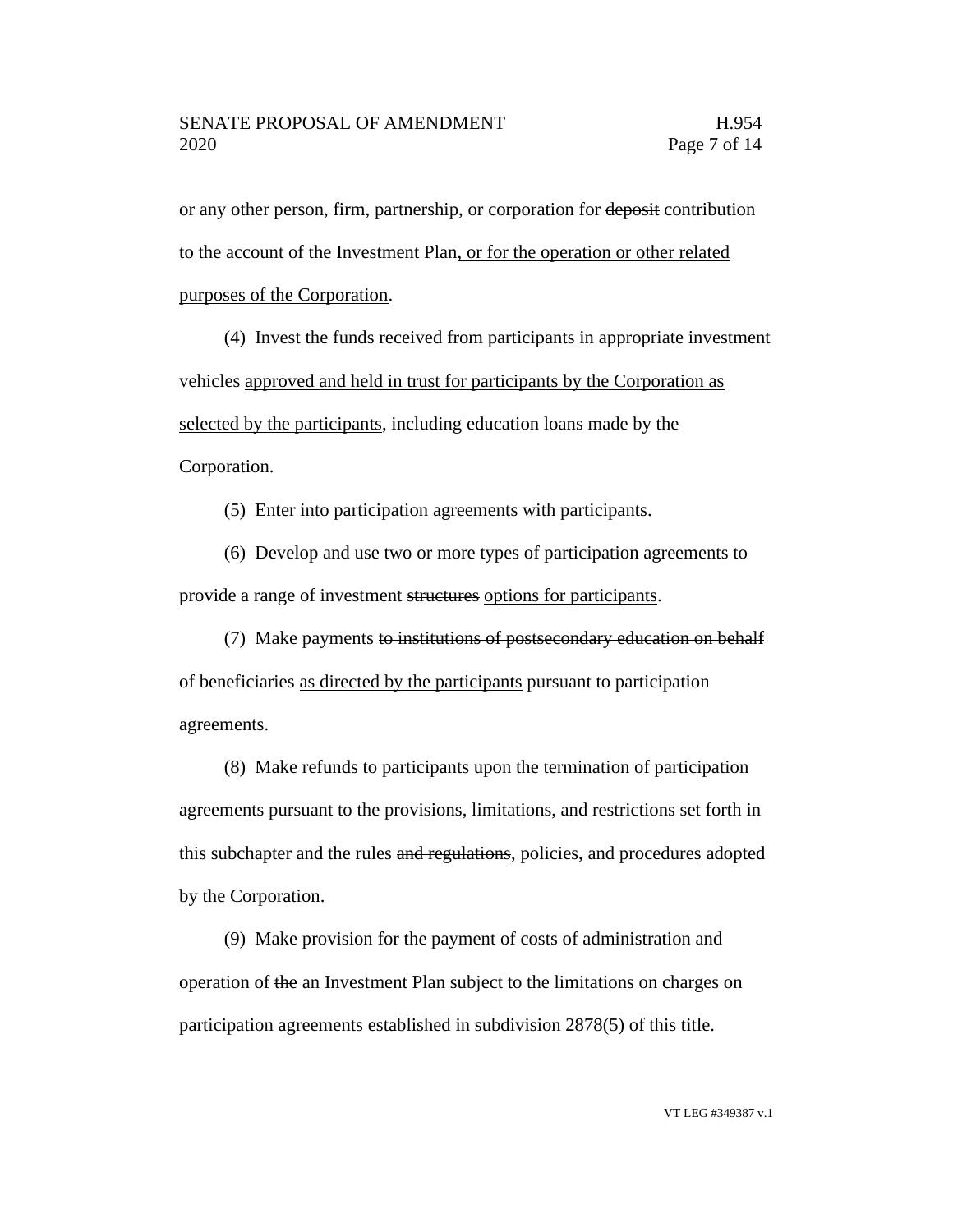(10) Adopt rules and regulations, policies, and procedures to implement this subchapter and take all necessary action to ensure an Investment Plan is in conformance with the Internal Revenue Code and other applicable law.

\* \* \*

### § 2878. PARTICIPATION AGREEMENTS FOR INVESTMENT PLAN

The Corporation shall have the authority to enter into Investment Plan participation agreements with participants on behalf of beneficiaries pursuant to the provisions of this subchapter, including the following terms and agreements:

(1) A participation agreement shall stipulate the terms and conditions of the Investment Plan in to which the participant makes deposits contributions.

(2) A participation agreement shall clearly specify the method for calculating the return on the deposit made by the participant, which may be a variable or adjustable rate of return various investment options available and shall reference the relevant expenses and other pertinent information about the account.

\* \* \*

(4) A participation agreement shall clearly and prominently disclose to participants the risks associated with depositing monies with the Corporation the various investment options available under the applicable Investment Plan.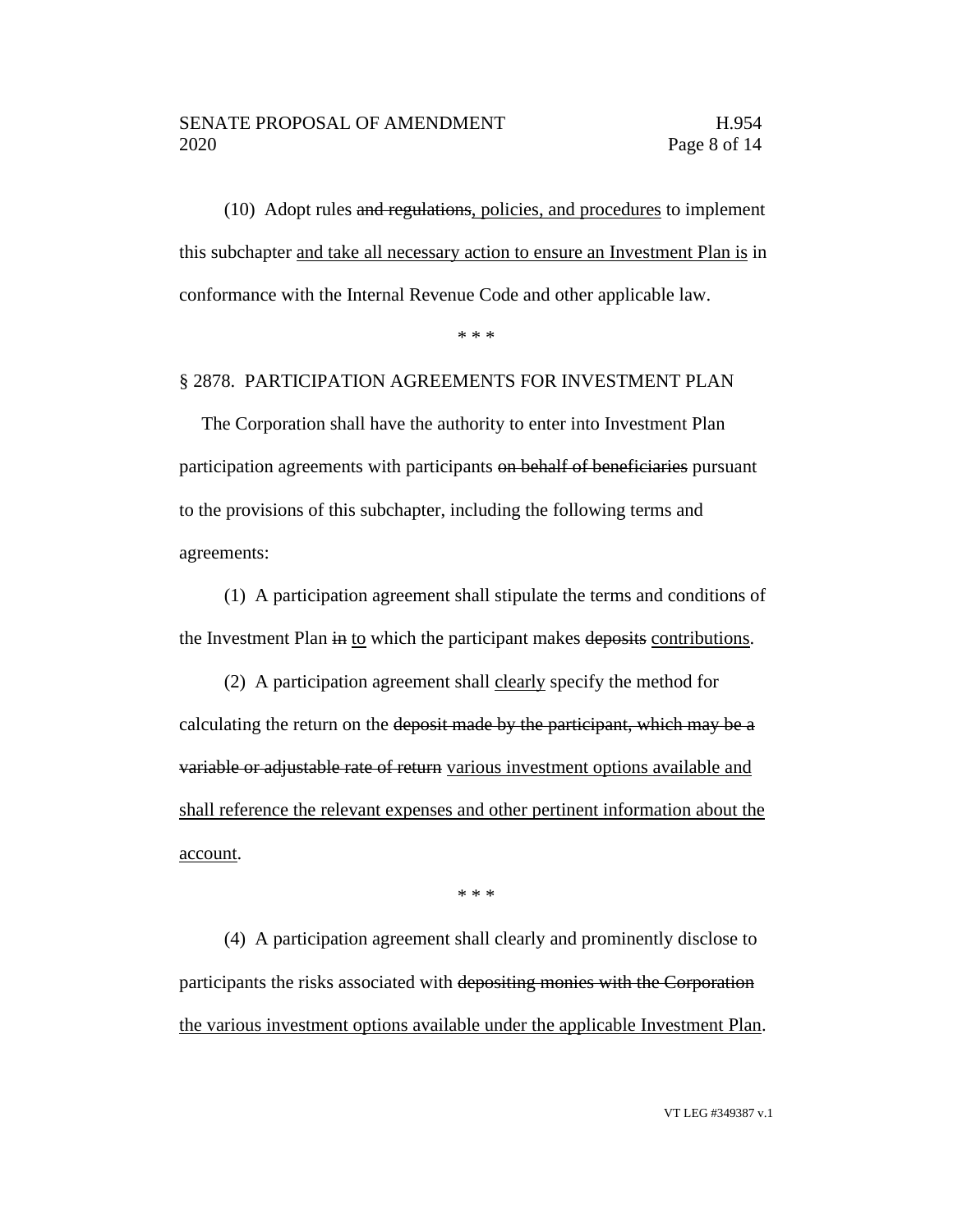(5) Participation agreements shall be organized and presented in a way and with language that is easily understandable by the general public. A participation agreement shall clearly and prominently disclose to participants that the Corporation, the State, and any other governmental entity are not liable for, nor guarantee the return of or on the participant's contributions to an Investment Plan. A participation agreement shall also clearly and prominently disclose to participants the existence of any load charge or similar charge assessed against the accounts of the participants for administration, operation, or services. No fee or similar charge may be imposed with regard to an investment managed by the Corporation. Any fee, load, or similar charge with regard to any investment not managed by the Corporation shall be no greater than the cost determined by the Corporation to be required to administer the investment. The cost of originating and servicing any education loans made or acquired pursuant to participation agreements shall not be considered as load charges or similar charges.

\* \* \*

### § 2878a. PARTICIPATION AGREEMENTS FOR INVESTMENT PLAN; INDIVIDUAL DEVELOPMENT INVESTMENT ACCOUNTS

The Corporation may participate in the Individual Development Investment Program established under 33 V.S.A. § 1123, in accordance with the rules of the Agency of Human Services adopted thereunder, in connection with an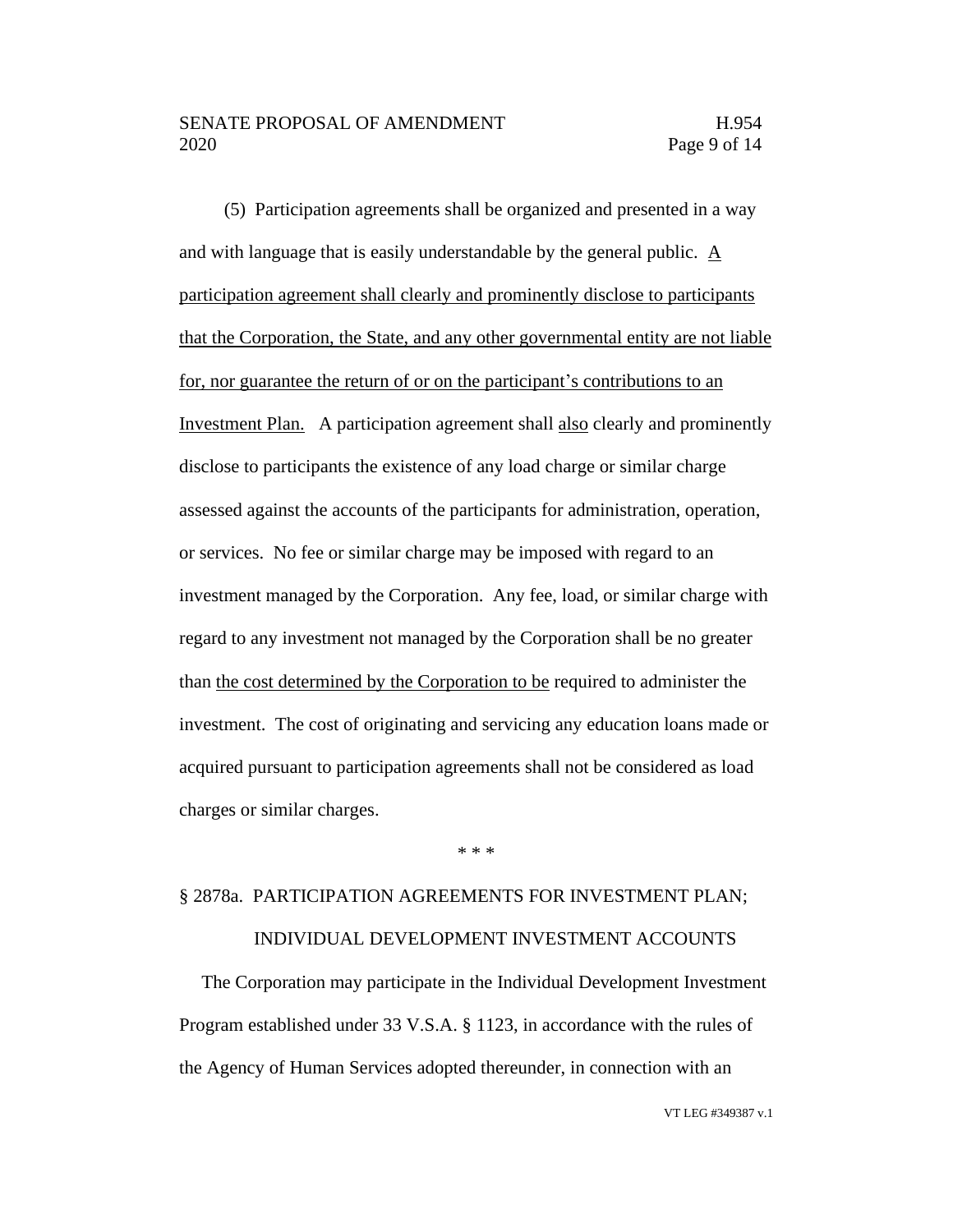individual or family who, at the time of depositing contributing funds into an account created pursuant to a Vermont Higher Education Investment Plan, receives public assistance or is otherwise an eligible saver under 33 V.S.A. § 1123.

### § 2879. INVESTMENT AND PAYMENTS

All money paid by a participant in connection with a participation agreements agreement shall be deposited credited to the participant's account as received, held by the Corporation in trust for the benefit of the participant, and shall be promptly invested by the Corporation as selected by the participant from the investment options available under the participation agreement. Deposits and earnings thereon accumulated on behalf of participants in the Investment Plan Contributions and earnings accumulated in a participant's Investment Plan account may be used, as provided in the participation agreement, for payments to any institution of postsecondary education including for payments of qualified postsecondary education costs. The trust shall continue in existence as long as it holds any funds belonging to a participant.

\* \* \*

§ 2879c. TAX EXEMPTION

\* \* \*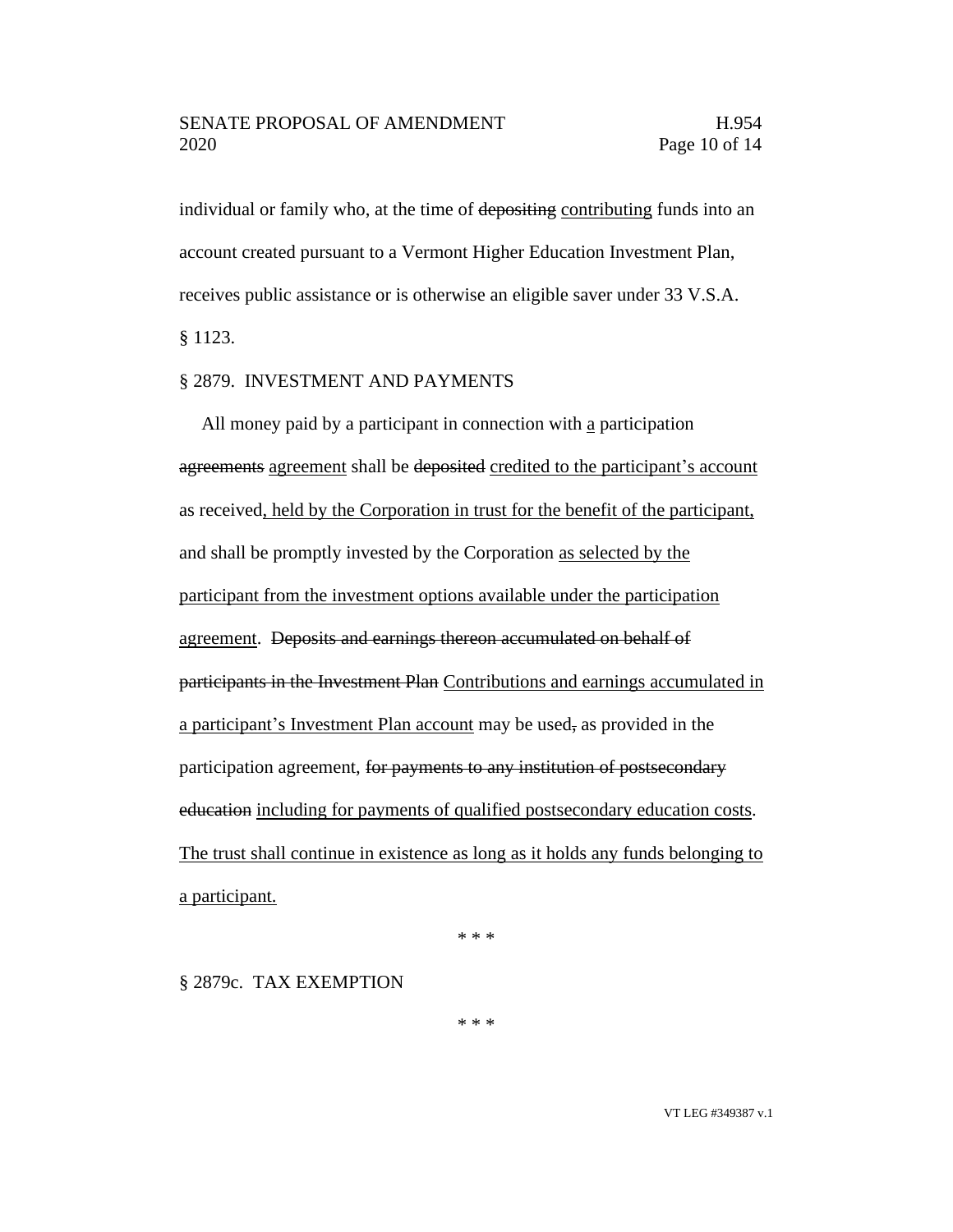### SENATE PROPOSAL OF AMENDMENT FRAMENTIES H.954 2020 Page 11 of 14

(b) Contributions to an account held under the a Vermont Higher Education Investment Plan that is provided directly by the Corporation to a participant shall be eligible for a credit against Vermont income tax as provided under 32 V.S.A. § 5825a.

### § 2879d. PROPERTY RIGHTS TO ASSETS IN THE PLAN

The assets of the Vermont Higher Education Investment Plan shall at all times be held in trust for the benefit of the participant, shall not be commingled with any other funds of the Corporation or the State, shall be preserved, invested, and expended solely and only for the purposes set forth in this chapter and in accordance with the participation agreements, and no property rights therein shall exist in favor of the Corporation or the State. Amounts held in, or withdrawn from, a participant's Investment Plan account under a participation agreement shall not be subject to liens, attachment, garnishment, levy, seizure, claim by creditors of the contributors, participants, or any beneficiary, or subject to any involuntary sale, transfer, or assignment by any execution or any other legal or equitable operation of law, including bankruptcy or insolvency laws.

\* \* \*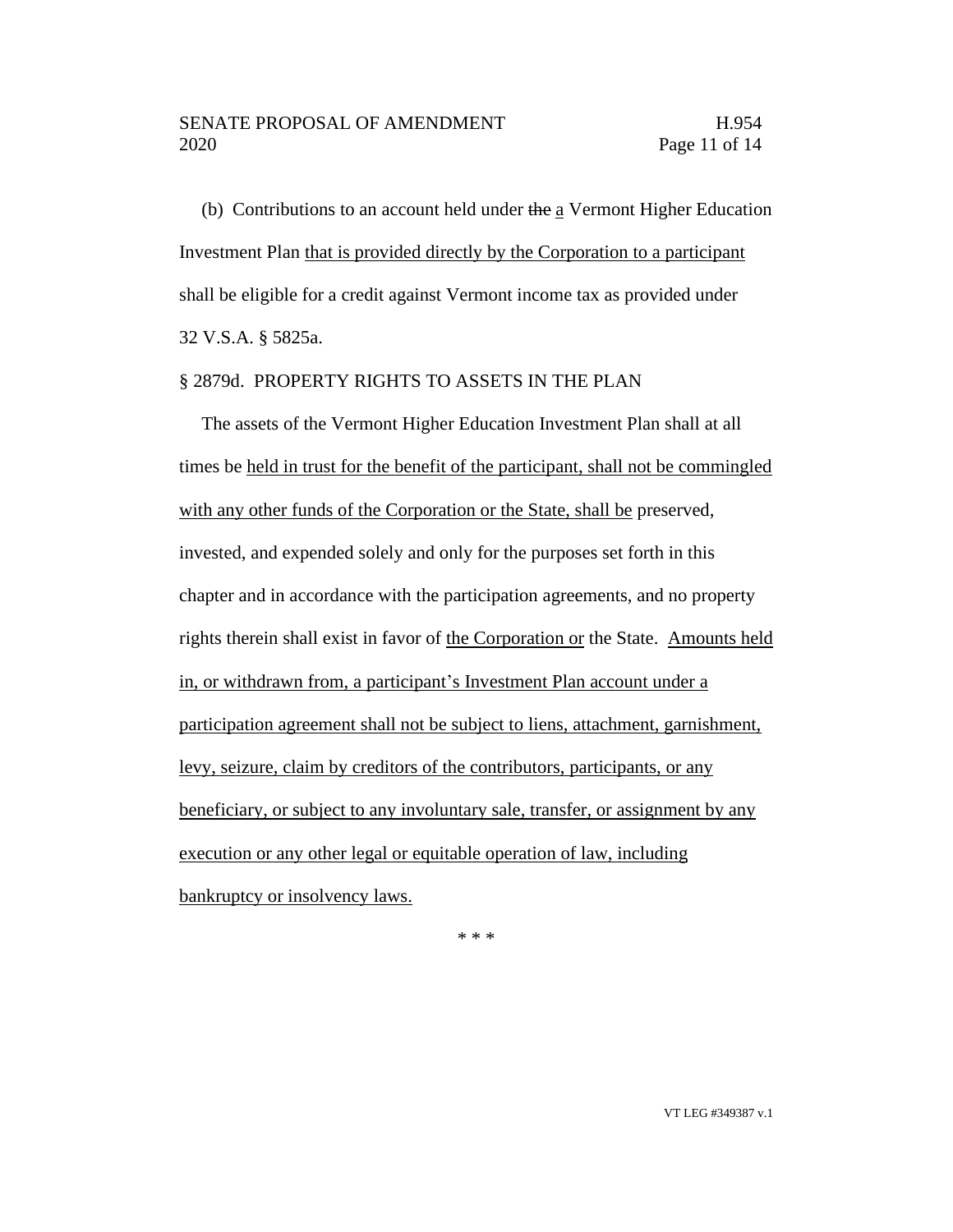Sixth: By inserting a Sec. 25a to read as follows:

Sec. 25a. 32 V.S.A. § 5933(a) is amended to read:

(a) A claimant agency may submit any debt of \$50.00 \$45.00 or more to the Department for collection under the procedure established by this chapter. This setoff debt collection remedy is in addition to and not in substitution for any other remedy available by law.

Seventh: By striking out Sec. 27, effective dates, and its reader assistance heading in their entirety and inserting in lieu thereof Secs. 27–29 and their reader assistance headings to read as follows:

\* \* \* Land Use Change Tax Lien Subordination \* \* \*

Sec. 27. 2019 Acts and Resolves No. 20, Sec. 109 is amended to read:

Sec. 109. REPEALS

(a) 32 V.S.A. § 3757(f) 3777 (land use change tax lien subordination) is repealed on July 1, 2020.

\* \* \*

\* \* \* Interest Rate; Overpayments and Underpayments \* \* \*

Sec. 28. 32 V.S.A. § 3108(a) is amended to read:

(a) Not later than December 15 of each year, the Commissioner shall establish an annual rate of interest applicable to unpaid tax liabilities and tax overpayments that shall be equal to the average prime rate charged by banks during the immediately preceding 12 months commencing on October 1 of the

VT LEG #349387 v.1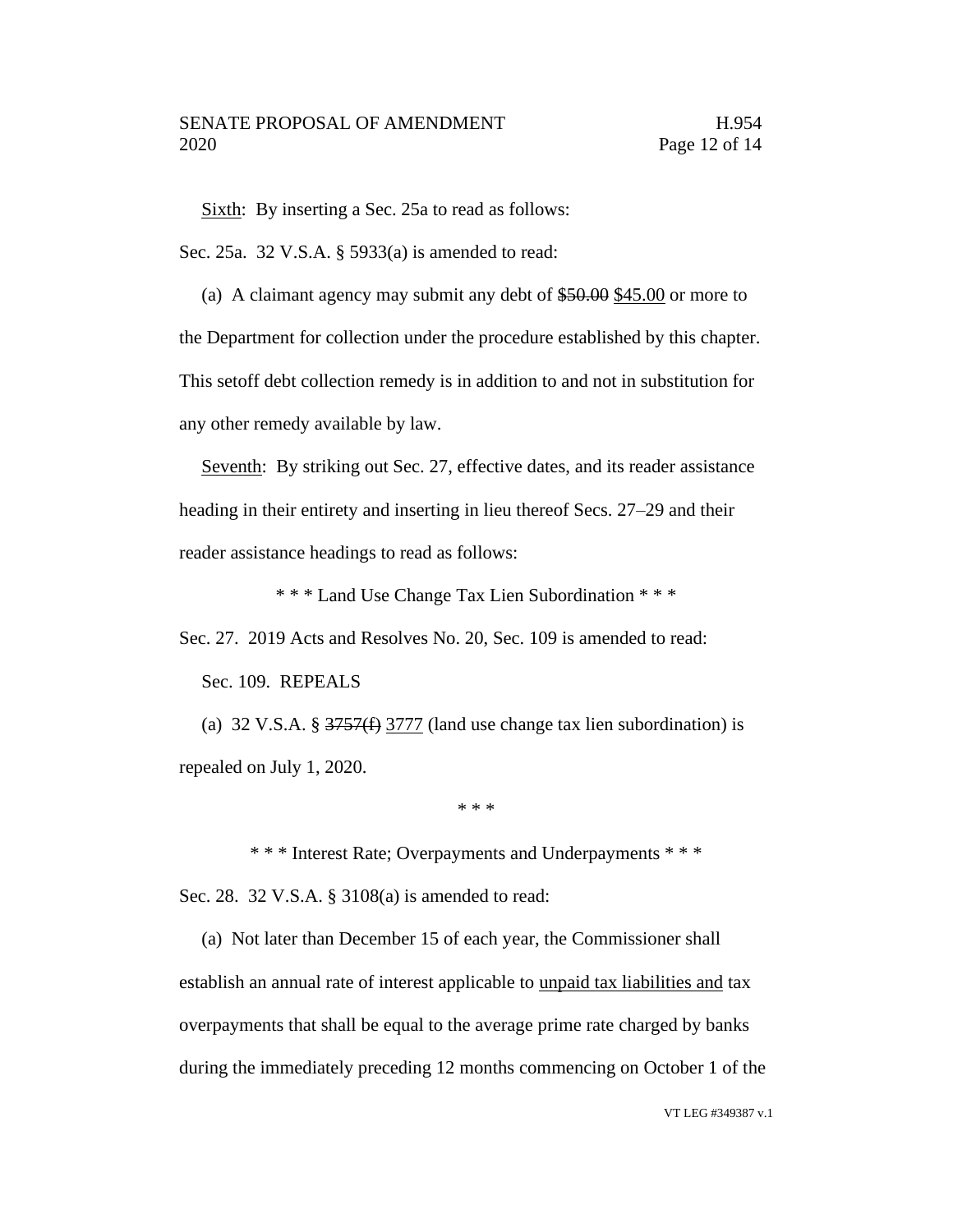prior year, rounded upwards to the nearest quarter percent. Not later than December 15 of each year, the Commissioner shall establish an annual rate of interest applicable to unpaid tax liabilities, which in each instance shall be equal to the annual rate established for tax overpayments plus 200 basis points. The rates rate established hereunder shall be effective on January 1 of the immediately following year. As used in this section, the term "prime rate charged by banks" shall mean the average predominate prime rate quoted by commercial banks to large businesses as determined by the Board of Governors of the Federal Reserve Board.

\* \* \* Effective Dates \* \* \*

### Sec. 29. EFFECTIVE DATES

### This act shall take effect on passage except:

(1) Sec. 10a, 32 V.S.A. § 9741(54) (sales and use tax exemption), shall take effect on July 1, 2020, provided that if the date of passage of this act is after July 1, 2020, then notwithstanding 1 V.S.A. § 214, Sec. 10a shall take effect retroactively on July 1, 2020.

(2) Sec. 11 (universal service charge) shall take effect on July 1, 2021.

(3) Notwithstanding 1 V.S.A. § 214, Secs. 13–14 (annual link to federal statutes) shall take effect retroactively on January 1, 2020 and apply to taxable years beginning on and after January 1, 2019.